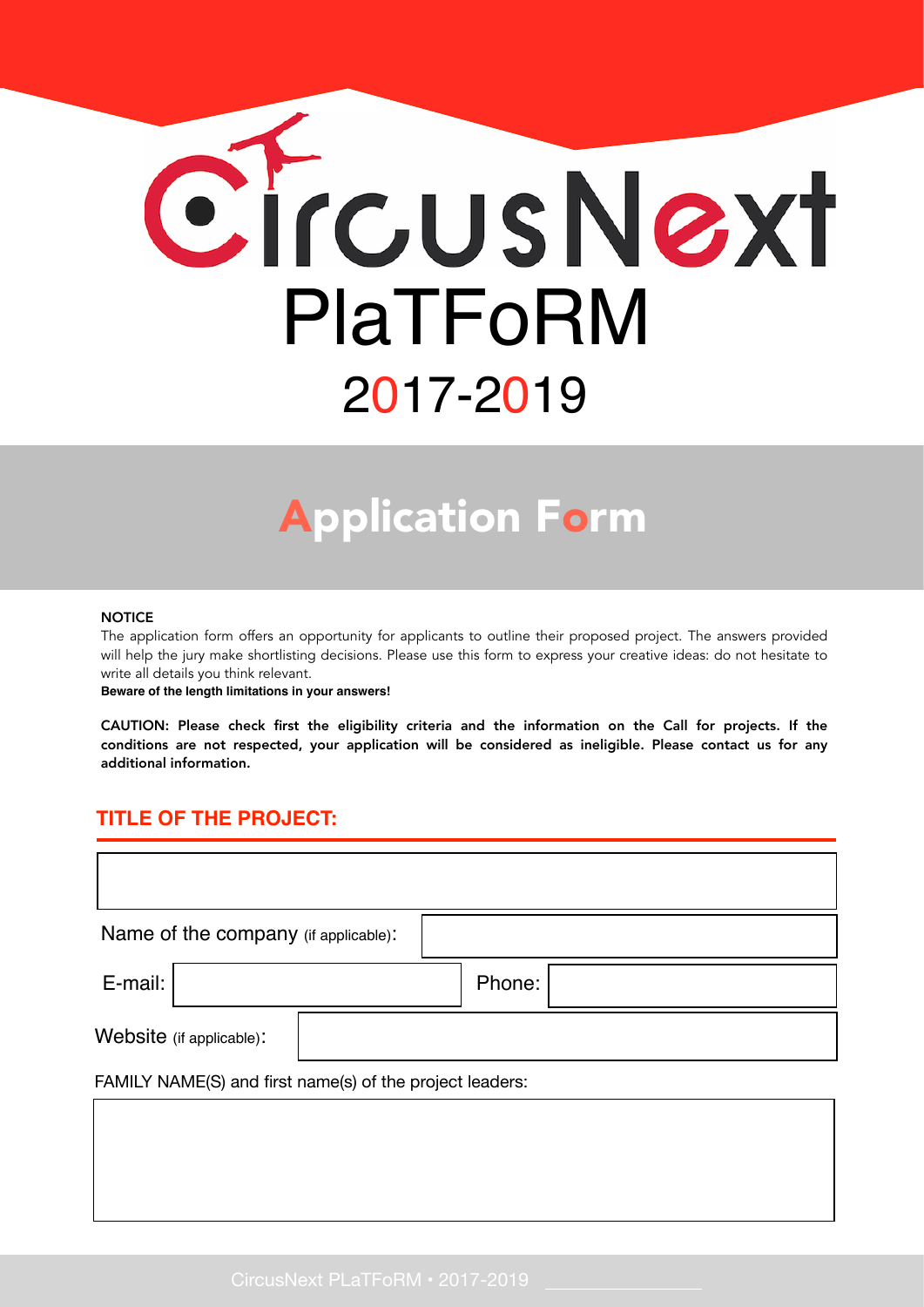#### p. 2/9

# **THE APPLICANT(S)**

#### **Give a short description of the artistic careers / experience of those involved in the project:**

*Use this space to explain your previous experience, the place of your current project in this experience, and what each artist brings to the project. (Do not explain your project itself here nor re-write the specific details of your CVs here)* 

(max.5500 characters)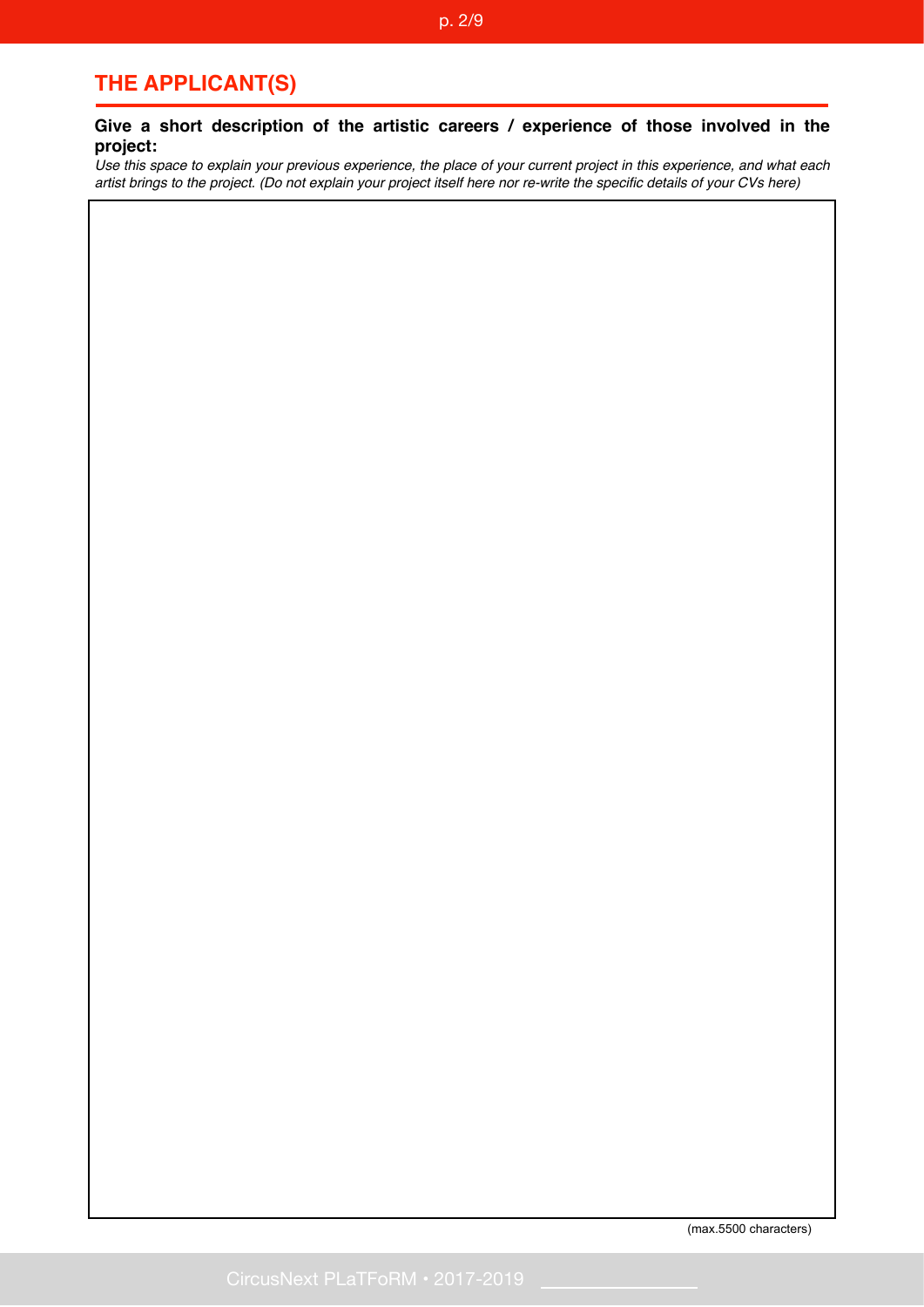#### **Outline in a few sentences why circus is of interest to you / your company and how you see yourself / yourselves developing as creators in this field.**

*Use this space to detail the reasons why you want to carry out a circus project and what your aspirations are. How does the creation of this new piece of work fit in with your overall plans as an individual or a company? Please explain here your vision of circus and of your place as a creator within the sector.*

(max.5500 characters)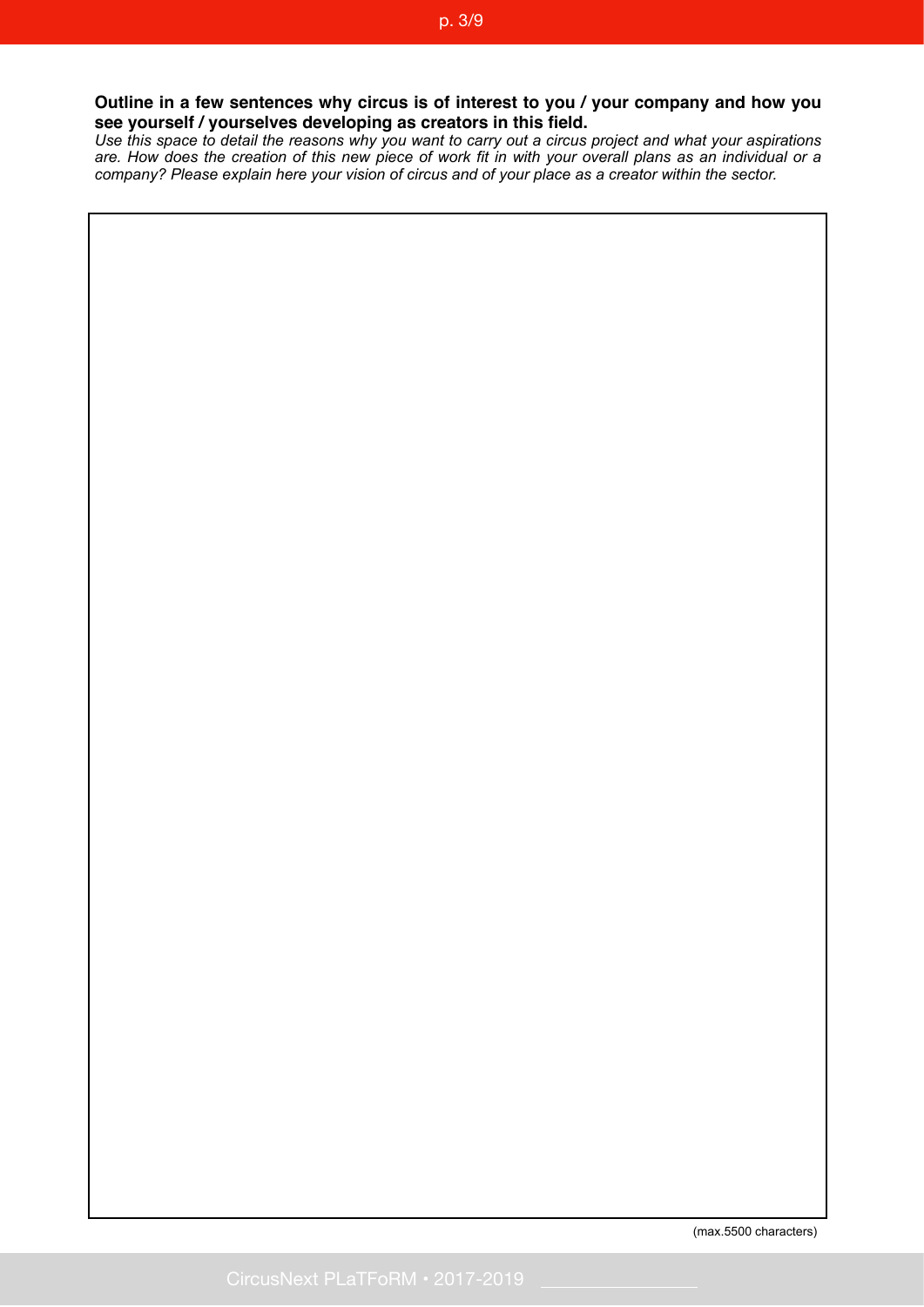# **YOUR PROJECT**

**Please describe here the creative project you would like to receive assistance for.**  *Use this space to present the artistic concept and the elements the finished performance might* 

*feature. Name any artistic collaborators you would like to work with as part of this project.*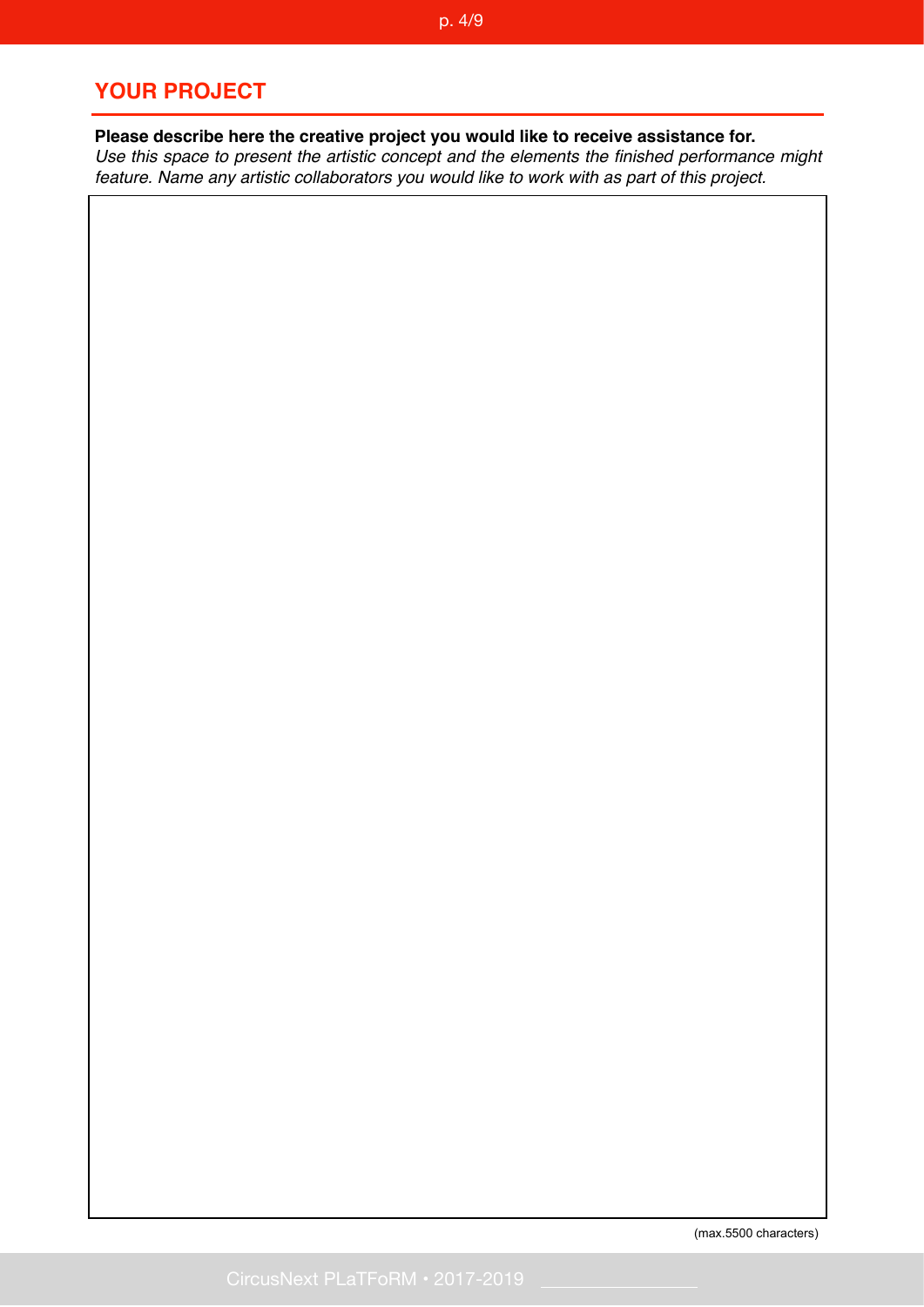| Which circus disciplines are represented? Please list them all.                                                                 | (max. 800 characters)  |
|---------------------------------------------------------------------------------------------------------------------------------|------------------------|
|                                                                                                                                 |                        |
| Is it your first creation project? If not, what have you created so far? And in which<br>conditions (length, support, touring)? | (max. 1500 characters) |
|                                                                                                                                 |                        |
| What are your other projects if you have any?                                                                                   | (max. 1000 characters) |
|                                                                                                                                 |                        |
|                                                                                                                                 |                        |
| CircusNext PLaTFoRM · 2017-2019                                                                                                 |                        |
|                                                                                                                                 |                        |

p. 5/9

(max. 500 characters)

How many people are leading the project?

How many people will include your project include:

• on stage? | | | | | | | | | | | out of stage?

What is the role of the persons who are out of stage?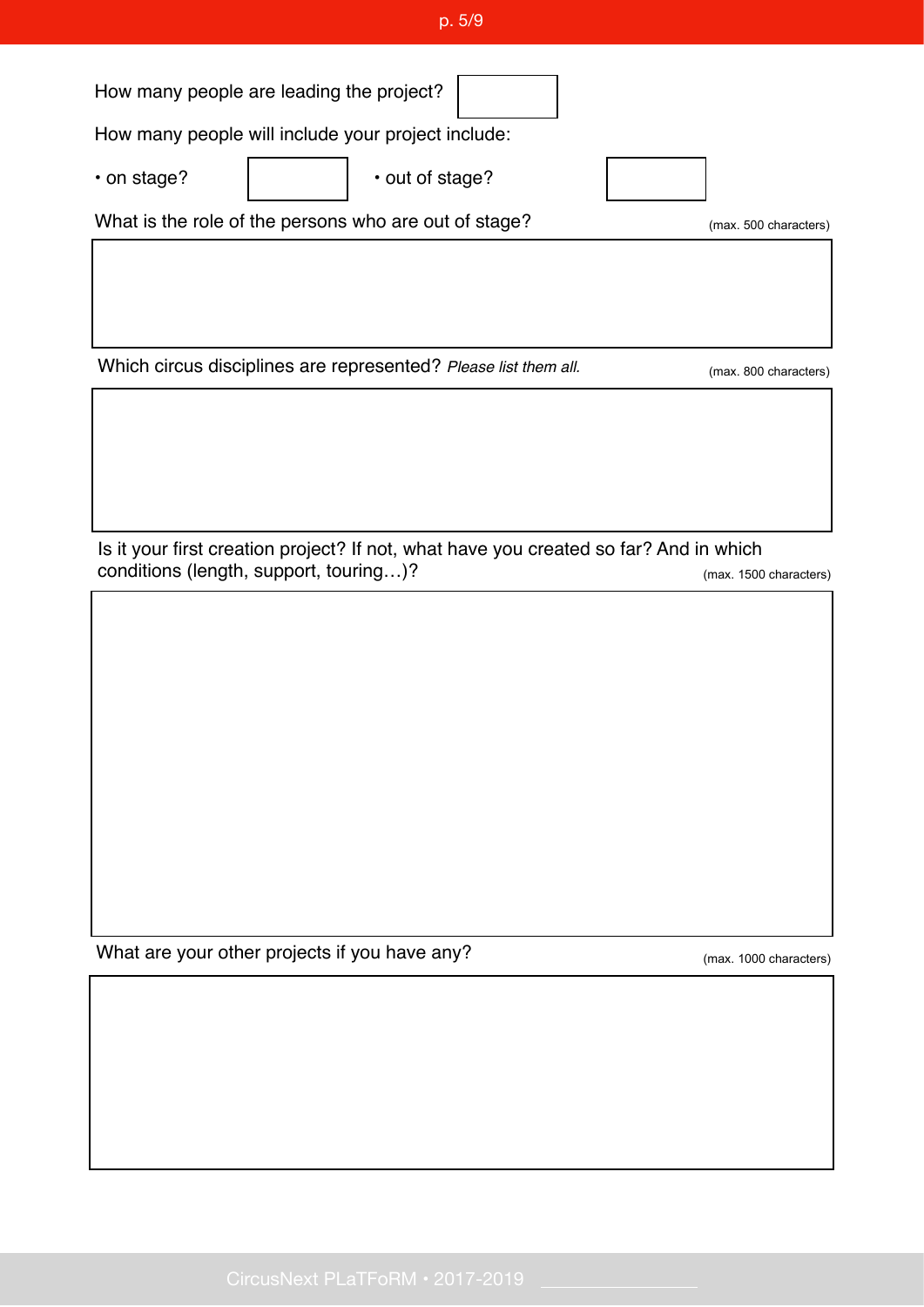#### p. 6/9

**Describe briefly your provisional creation process in case you are selected, breaking it down into time periods:**

**1/ before June 2018 (i.e. before the CircusNext selection week) 2/ between June 2018 and March 2019 (i.e. during CircusNext support phase) 3/ after March 2019 (i.e. after the CircusNext laureates public presentations in Paris)**

#### **What is your provisional premiere date?**

*Outline here the steps you want to take to achieve your project. Include information about research, rehearsal, processes, involvement of creators such as artistic directors or choreographers, outside eyes, additional training, proposed rehearsal schedules, etc.*

(max. 5500 characters)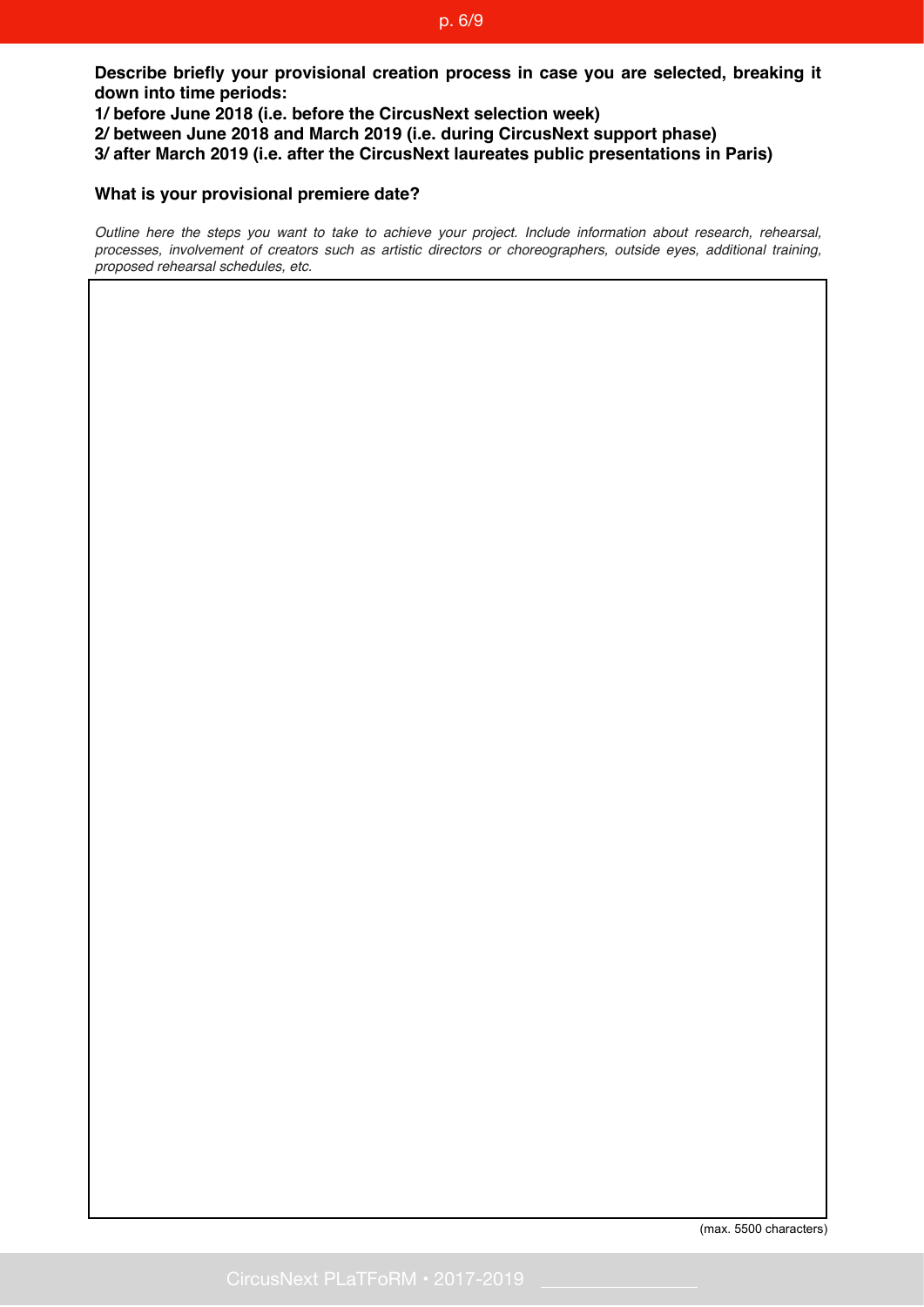#### **SELECTION (WORK-IN-PROGRESS ON STAGE AND DISCUSSION WITH THE JURY)**

**If shortlisted, you will be invited to present a short work-in-progress on stage during the selection week in Neerpelt (Belgium), from May 28 to June 1, 2018**.

**[NB : the work-in-progress presentation should not exceed 20 minutes and should be 'light' in terms of technical requirements]**

*The selection week offers the shortlisted applicants the chance to show a 20-minute work-in-progress of their project. Following this, the applicants are invited to meet with the jury for 20-30 minutes to present their ideas through a facilitated discussion.*

### **AVAILABILITIES**

If shortlisted, and if you already have information on your schedule, please indicate dates when you are NOT available between the preselection and the selection week, i.e. between March and May 2018: (max. 1500 characters)

#### **Reminder: if shortlisted, you must participate in the selection week from May 28 to June 1, 2018**

If selected as laureate, and if you already have information on your schedule, please indicate dates when you are NOT available between the selection week and the public presentations in Paris, i.e. between June 2018 and March 2019: (max. 1500 characters)

**Reminder: if laureate, you must participate in the public presentations in Paris from March 11 to 17, 2019**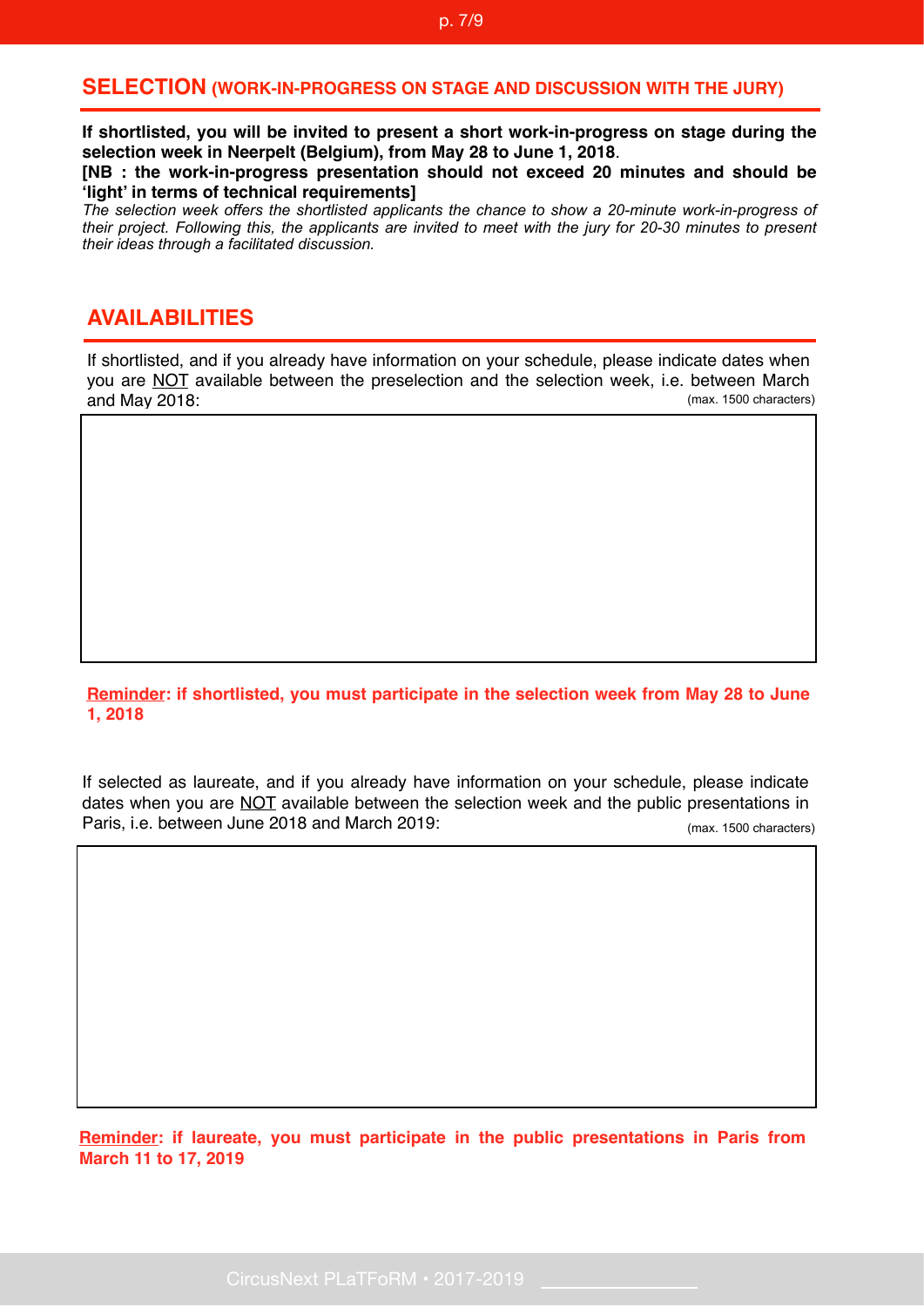# **SUPPORT**

#### **What type of help do you think you will need to produce your project? And why?**

*Outline artistic and technical assistance that you will need to create the work, even after the final public presentations, such as:* 

- *technical (lighting design, sound design, stage design...)*
- *administrative (a manager to help connect with professionals...)*
- *artistic (a stage director, a choreographer, a composer...)*

(max. 2500 characters)

Which support have you already secured for this project, from which source, and of which kind (in cash or in-kind)? If possible, evaluate your production budget (expenses and incomes). (max. 1000 characters)